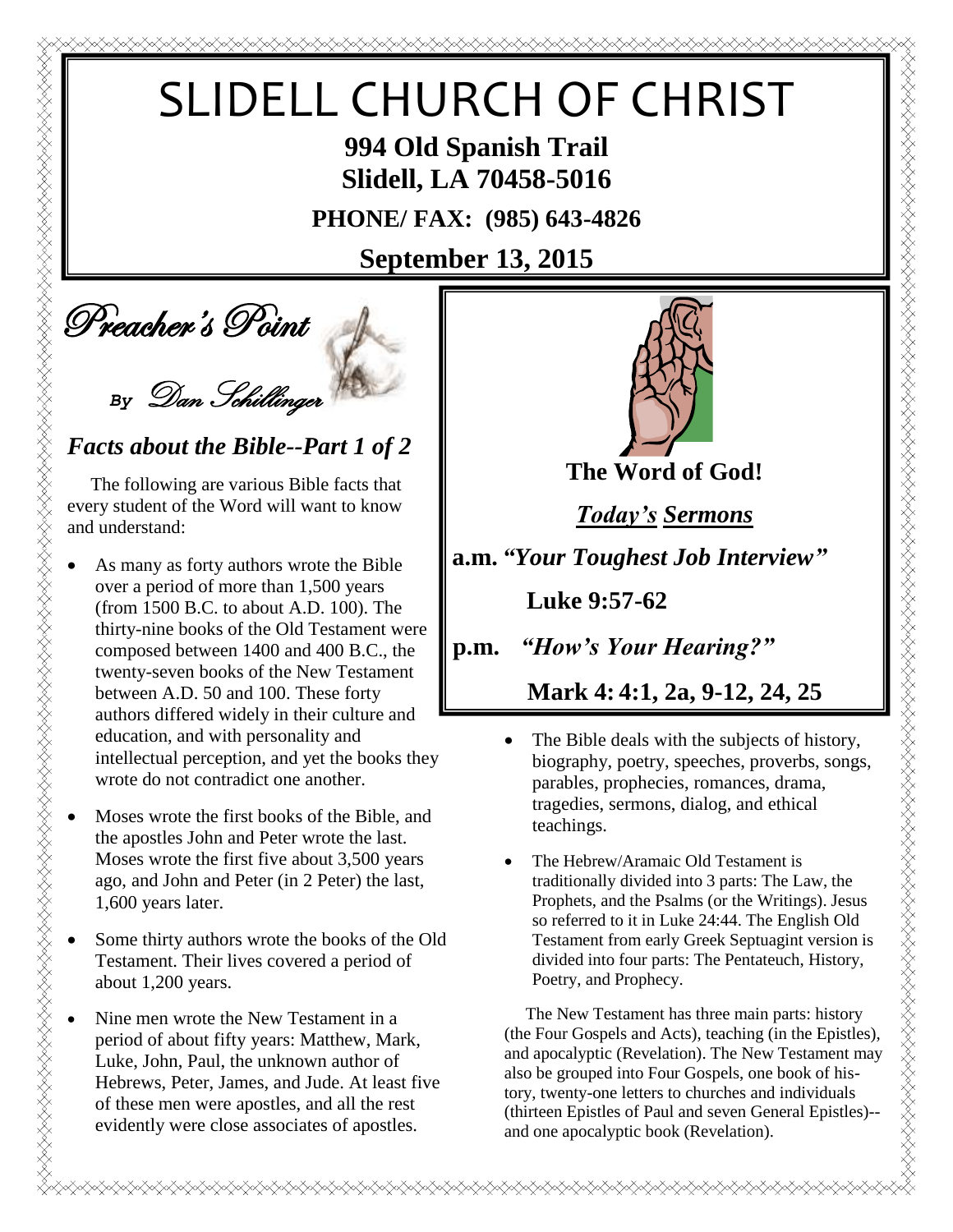## **Welcome Visitors**

**We are pleased to have the opportunity to welcome you to our service. We think you will find our congregation family to be one that enthusiastically embraces newcomers and warmly welcomes them into our fellowship. We hope you feel right at home as you join us in worship, praise and thanksgiving.**

### "*REMEMBER IN PRAYER &* " *ENCOURAGE"*

With Visits, Calls, & Cards

 **Dwight Jones** - healing at home from his prostate removal surgery last week.

 **Mildred Tymkiw -** still suffering complications following her recent heart-valve surgery. She is currently suffering from a renewed lung fluid build-up, and so has returned to Ochsner Hospital in Metairie after a few days last week at Elmwood Rehabilitation Center in Harahan.

 **Lois Cremeans** (sister of Mark Cremeans, former disaster relief worker here) - recently very sick with a especially serious infection which is often fatal: Necrotizing Myositis, a very fast moving illness that affects the muscles.

 **Jerry Kimbrough** (former member here, now at the church of Christ at S. Baton Rouge) - diagnosed with cancer in his eye, and will be undergoing chemotherapy soon.

 **Jesse Fowler -** healing from a recent heart attack and subsequent surgical stent implantation.

 **Angel Mangus** (of Houston, TX, niece of Carl Mangus) - afflicted with inoperable stage 4 brain cancer.

**Charles Espadron** (Claudia's brother, in Atlanta) - diagnosed with cancer in one lung. Because of his weak heart, doctors see no treatment options.

September post-traumatic stress syndrome, stemming from his near-fatal shooting and squadcar accident years ago.

**Shirley Ervin** - thanksgiving that she is healing well following recent neck surgery. She is awaiting test results before her doctor OKs her returning to normal activity levels. Pray that she will soon be able to return to normal life.

 **Joshua Hankins** (Cheri's grandson, in Arkansas) - healing from an infection and burst eardrum.

 **Stephanie Smith** (sister of Kevin Cox) - needs surgery for her right shoulder, but a calcium deficiency won't permit this now.

 **Anna Jones** (Mr. Dale's daughter) - needs back surgery that Medicaid won't pay for, and is trying to get into their Pain Management program.

 **Jaimie and Jessica** (two of Molina's daughters) - that they would get their spiritual life together.

 **Scott Casey** - thanksgiving that recent tests have found no evidence of anticipated internal problems.

**Elery Martin** (friend of the Caseys, near Montgomery, AL) - five year old girl experiencing seizures, awaiting recent tests results.

**Margaret Schillinger -** for relief from recent flare-ups in her arthritis.

**Zach Steele** - for success and healing through the process of receiving his long-awaited bone marrow transplant.

**Rosa Nuñez** (good friend of the Vargas family) - having serious painful health problems.

**Jessica Fowler** (Jesse and Shirley's granddaughter, a resident of Lockport, LA**)** - has some vexing problems besetting her.

**Terri Jones** - pray that she'll come to feel better through her negative phases in her Epstein-Barr disorder.

**Dale Epperley** - awaiting a new prosthesis to that will relieve the pain and inflammation in his

**Ken Jones** - suffering from his annual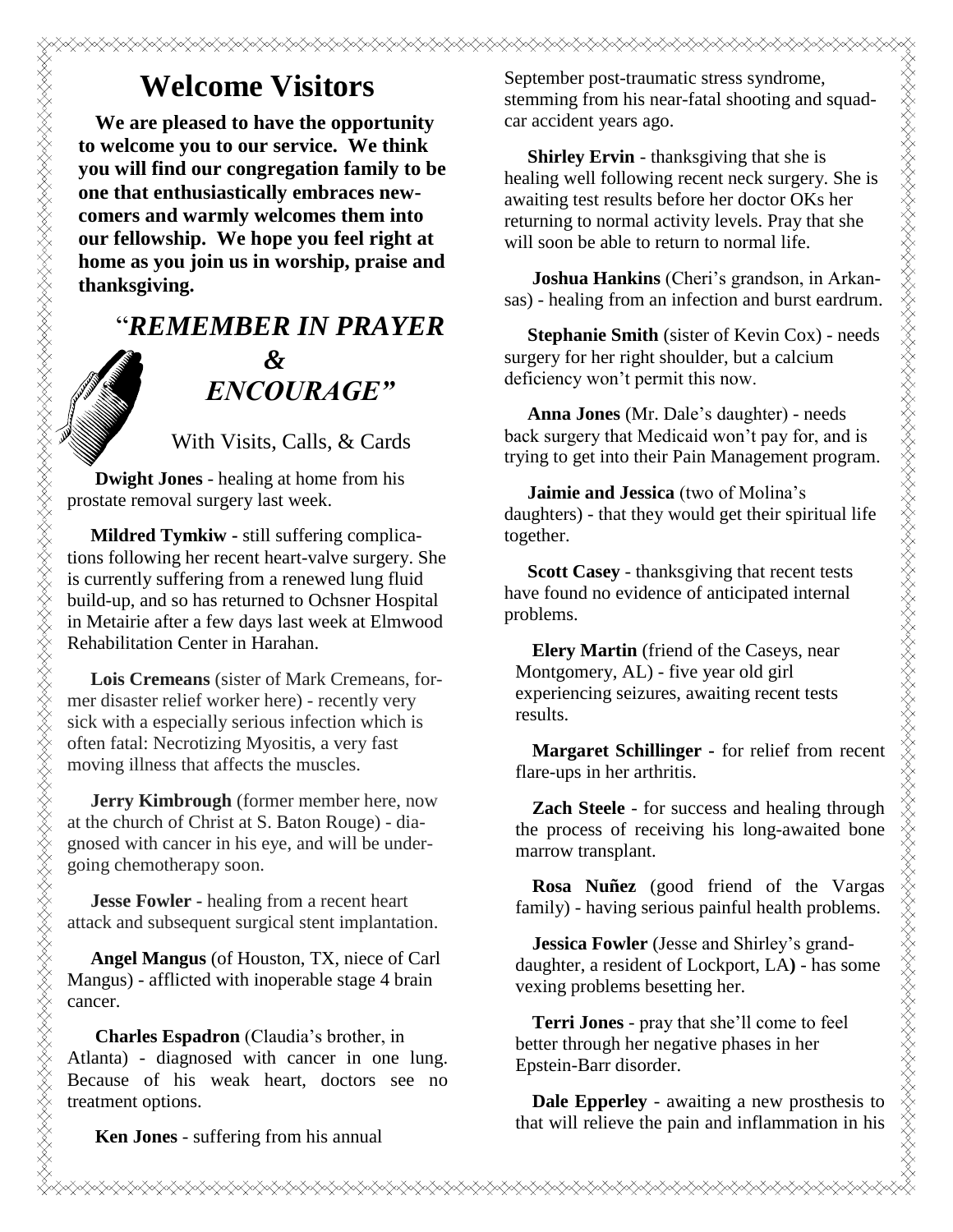**Gerald Molina** - still seeing doctors for spinal stenosis.

**Jace Roig** (newborn son of Colton Roig) - lost his ability to eat normally and therefore he was put on an intravenous feeding tube at home. He is also still afflicted with an arachnoid cyst in his brain, and cardiac openings that have not yet healed.

**Sharon Honoré** (sister of Anita, and a member at the Crowder Blvd. church) - has advanced breast cancer.

 **Clara Leonard** - overall pain continues to subside somewhat, though her ankle bothers her now.

 **Bobby Leonard** - awaiting test results from his recent appointment with a kidney specialist.

 **Chad Michael** - a recent visitor who is undergoing hardships.

 **Devon Nelson** (Roig's grandson) - George asks that we pray for him that he will stay focused on soon enlisting in the U.S. Army.

**Pray for all who are travelling.**

**Pray for Latino evangelism in our area.**

**Pray for our elders: Courtney Cheri, Dwight Jones and Gerald Molina.**

**Pray for President Obama and all our elected officials.**

**Pray for our men and women in our armed forces, both here and abroad!**

**\* \* \* \* \* \* \* \* \***

#### *The Epistles: Applying Them Today* (continued)

Adapted from Fee & Stuart, *How to Read the Bible for All Its Worth* (3rd edition)

We have been discussing the subject of how to apply the New Testament epistles to our lives today. The area of application of any sort of

literature to our lives today is called is called *hermeneutics*. What is the hermeneutics of the New Testament epistles, that is, what do these texts mean to *us*?

3. Sound exegesis may cause us to discover great er uniformity than first appears to be the case. For example, in the matter of food offered to idols, one can make a good exegetical case for the Greek word in Acts and Revelation to refer to going to the temples to eat such food. In this case the attitude would be consistent with Paul's in 1 Corinthians 10:14-22. However, precisely because these other matters appear to be more cultural than moral, one should not be disturbed by a lack of uniformity. Likewise, one should not pursue exegesis only as a means of finding uniformity, even at the cost of common sense or the plain meaning of the text.

4. It is important to be able to distinguish within

 the New Testament itself between principle and specific application. It is possible for a New Testament writer to support a relative application by an absolute principal and in so doing not make the application absolute. Thus in 1 Corinthians 11:2- 16, for example, Paul appeals to the divine order of creation (v. 3) and establishes the principle that one should do nothing to distract from the glory of God (especially by breaking convention) when the community is at worship (w. 7, 10). The specific application, however, seems to be relative, since Paul repeatedly appeals to what is "*proper*," "*custom*" or "*nature*" (vv. 6, 13, 14, 16). This leads us to suggest that one may legitimately ask at such specific applications, "Would this have been an issue for us had we never encountered it in the New Testament documents?" In Western cultures the lack of a covering on a woman's head (especially her hair) with a full-length veil would probably create no difficulties at all. In fact, if she were literally to obey the text in most American churches, she would thereby almost certainly abuse the "spirit" of the text. But with a little thinking one can imagine some kinds of dress- both male and female--that would be so out of place as to create the same kind of disruption of worship.

5. It might also be important, as much as one is able to do this with care, to determine the cul